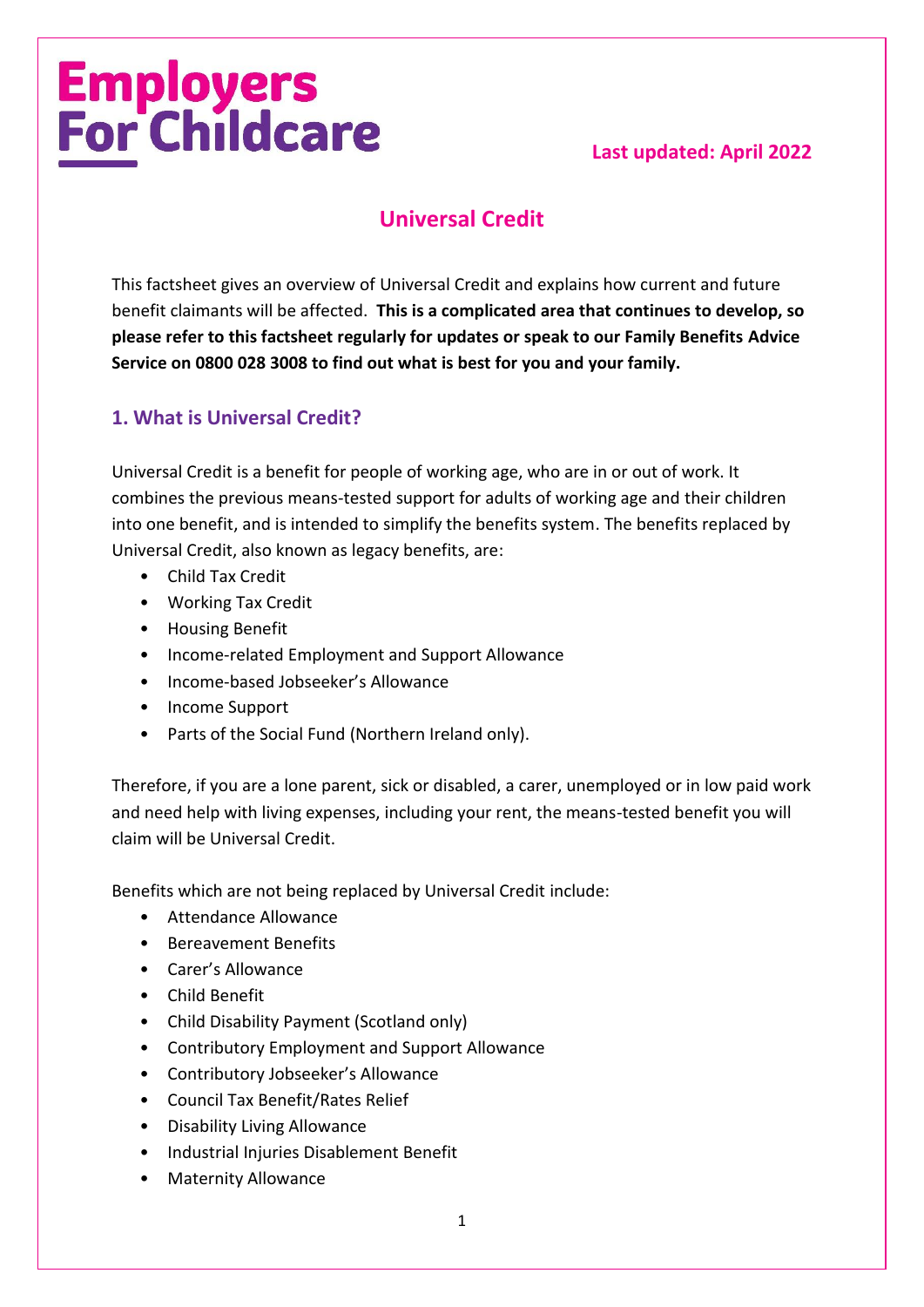- Parts of the Social Fund
- Pension Credit
- Personal Independence Payment
- Statutory Maternity Pay
- Statutory Sick Pay
- War Pensions.

# **2. When can I claim Universal Credit?**

## **New claimants**

Universal Credit is now available for new claimants, that is, people who are not currently claiming a legacy benefit such as income-based Jobseeker's Allowance.

#### **Existing claimants**

If you currently receive any of the legacy benefits that are being replaced by Universal Credit and have no change in circumstances you will be transferred to Universal Credit. At present this has been delayed, though was planned to be completed by September 2024. It is unclear what impact the Coronavirus pandemic will have on the overall timetable.

Depending on where you live, the Department for Work and Pensions or the Department for Communities (Northern Ireland) will contact you to guide you through the steps you need to take when your claim is ready to move to Universal Credit. This was previously known as managed migration and is now known as **'Move to UC'**.

If you experience a change in circumstance prior to that you may find you are moved to Universal Credit as a result of the change in circumstances. This is known as **natural migration**. If you are receiving any legacy benefits, you will lose these if you claim Universal Credit, and will not be able to go back on to them.

**Not all changes of circumstances will result in having to make a new claim for Universal Credit.** *We strongly advise in any change of circumstances that you seek advice before making a claim for Universal Credit as it may not be the best option for you or your family.*

# **3. Who can claim Universal Credit?**

To claim Universal Credit you must:

- be at least 18 years old (in most cases)
- be under the qualifying age for Pension Credit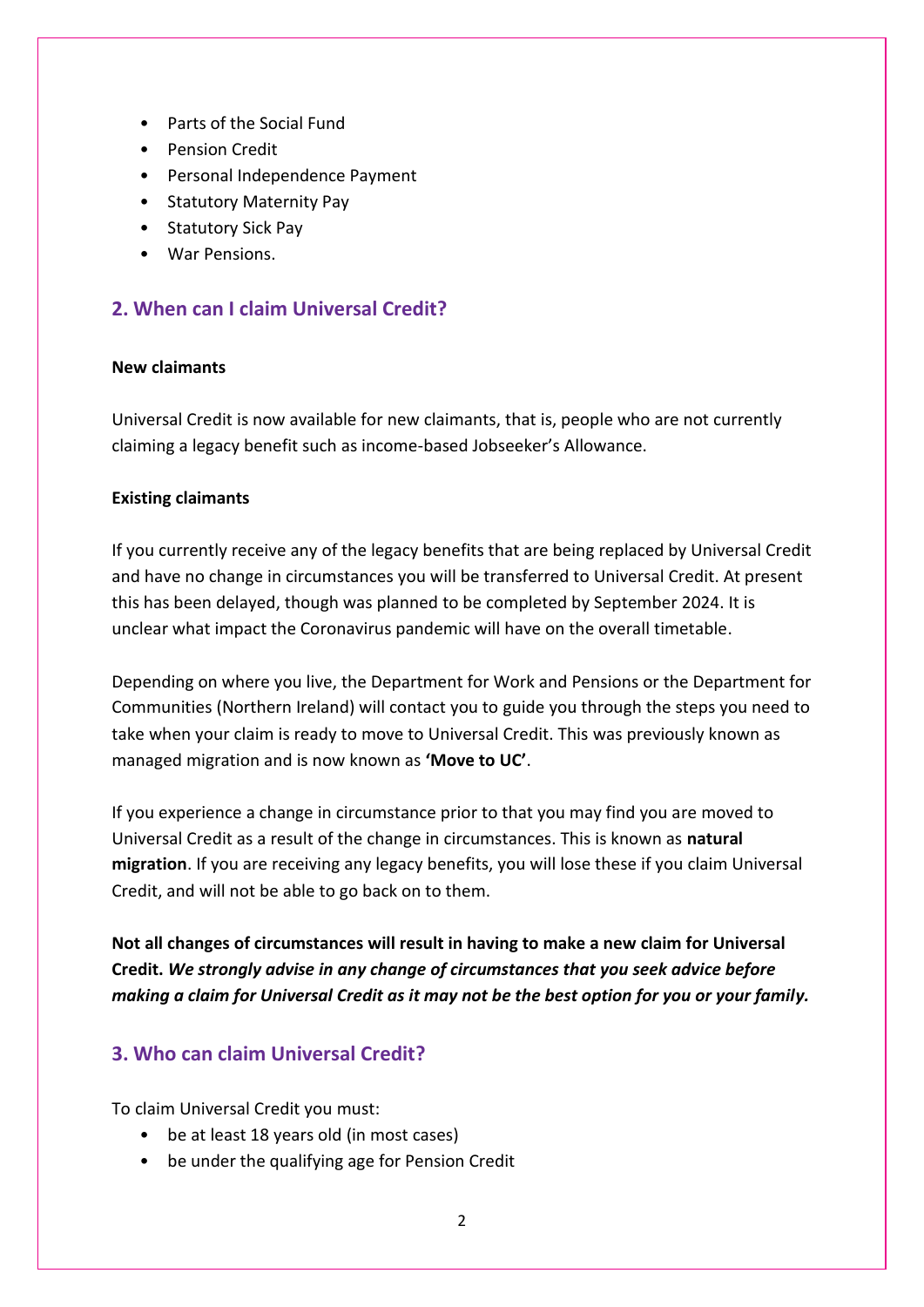- be in the UK
- not be in full-time education (in most cases)
- not have savings or capital over £16,000
- have accepted a claimant commitment.

If you have a partner you will have to make a joint claim for Universal Credit. If one of you is over Pension Credit age, or in full-time education, both of you will still have to claim Universal Credit. If one of you does not meet any of the above conditions, they will be ignored for the purposes of calculating the Universal Credit maximum amount - although both of your savings/capital, income and earnings will be taken into account.

## *What if I am aged 16-17 years old?*

You may be able to get Universal Credit if you are aged 16 or 17 if you:

- have dependent children
- are sick and satisfy the work capability assessment or are awaiting assessment
- are caring for a severely disabled person
- are pregnant (between 11 weeks and the expected due date) or have recently had a baby (up to 15 weeks after the birth)
- are without parental support.

# *What if I am a student?*

You will not normally be able to claim Universal Credit if you are:

- in non-advanced education and someone can claim the child element of Universal Credit for you
- in advanced education
- a full-time student supported by a loan, grant or bursary
- undertaking any other course that is not compatible with your expected hours of work or any work-related requirements.

You will be able to claim as a student if you:

- have dependent children or young persons
- are a foster parent
- are a disabled student
- have a partner who is entitled to Universal Credit
- are over the qualifying age for pension credit and you have a partner who is entitled to Universal Credit
- are in non-advanced education (up to age 21 or the end of the academic year/ course in which you reach age 21) and have no parental support.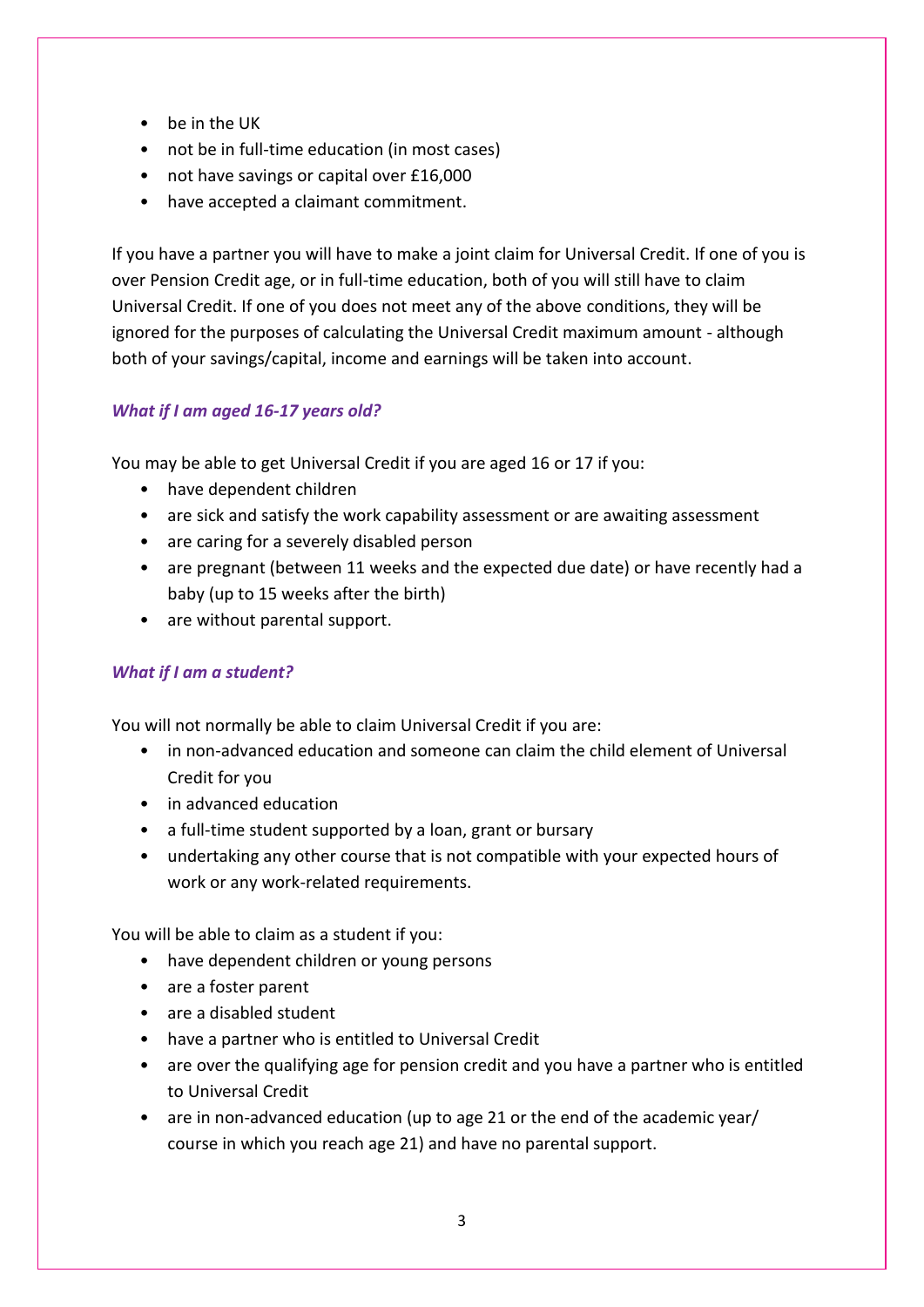## *What if I or my partner is over Pension Credit age?*

Previously, if one member of a couple was over Pension Credit age and the other was under, they could choose between claiming either Pension Credit or Universal Credit. From 15 May 2019, people in this situation are only able to claim Universal Credit. Those in couples will only be able to begin claiming Pension Credit if BOTH partners are over Pension Credit age.

## *Living in the UK*

To claim Universal Credit you must:

- be present in the UK
- be habitually resident
- have the right to reside.

Do not apply for Universal Credit if you have a visa that says "no recourse to public funds" or you're [subject to immigration control.](https://www.citizensadvice.org.uk/benefits/coming-from-abroad-and-claiming-benefits-the-habitual-residence-test/non-eea-nationals-and-the-habitual-residence-test/are-you-subject-to-immigration-control/) This could affect your right to stay in the UK.

## *Capital Rules*

The savings/capital limit for Universal Credit is £16,000 whether you are single or part of a couple making a joint claim. If you have savings or capital over £16,000, you cannot get Universal Credit. If you have savings or capital over £6,000, this will be treated as giving you an income, known as "tariff income", of £1 per week for each complete £250 over £6,000. If you have savings or capital under £6,000 this will be disregarded.

## *Claimant Commitment*

As Universal Credit sets out to improve work incentives, there will be conditionality requirements set according to your individual capability and circumstances. You will be placed in one of four groups below which specify your responsibilities while you are in receipt of the benefit:

- 1. no work-related requirements
- 2. work-focused interview requirement only
- 3. work preparation requirement
- 4. all work-related requirements.

If you fail to meet your claimant commitment without good reason, you may receive a sanction  $-$  a cut in your benefit.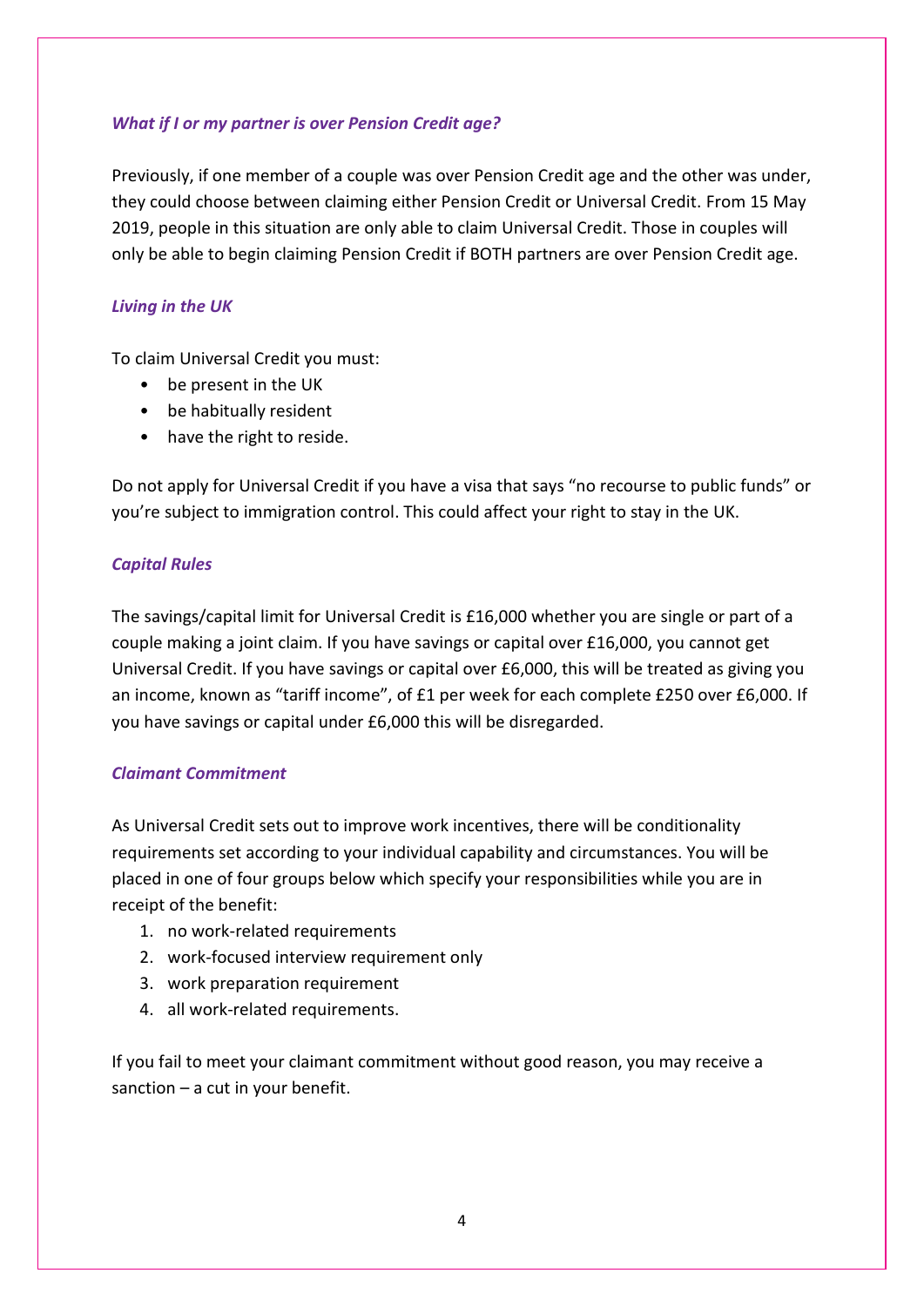# **4. How is Universal Credit calculated?**

Universal Credit is a 'means tested' benefit, therefore you will be awarded an amount based on your household income and family circumstances. It is payable if you are in or out of work, and therefore adjusts as circumstances change such as when people start or leave a job, thus improving the incentive to work.

Certain claimants may have 'transitional protection' to ensure that, as they move from legacy benefits to Universal Credit, their benefit income is not less than what they currently receive.

Universal Credit payments are worked out in three stages.

## *Stage 1: Standard Allowance*

There are four Standard Allowance rates. The amount you get depends on your age and whether you are part of a couple:

- Single claimant aged under 25: £265.31 per month.
- Single claimant aged 25 or over: £334.91 per month.
- In a couple and you are both aged under 25: £416.45 per month.
- In a couple and either of you is aged 25 or over: £525.72 per month.

#### *Stage 2: Elements*

You may be entitled to an additional amount - known as an element - if, for example, you have children or need help with housing costs,

- **Child element**: If you are responsible for a child or qualifying young person who normally lives with you. There can be amounts paid in relation to:
	- o your first/only child
	- o a second child/subsequent child (there may be some exceptional circumstances where you can also get the child element for your third or subsequent children)
	- $\circ$  a disabled child, if you have a child who gets DLA or Child Disability Payment (Scotland only)
	- $\circ$  a severely disabled child, if you have a child who gets the highest rate of the care component of DLA, Child Disability Payment (Scotland Only), or is registered blind.
- **Childcare costs element**: If you pay for registered childcare in order to stay in work. There are no set number of hours you need to work to get this element. It is based on 85% of your registered childcare costs (up to £646.35 for one child and £1,108.04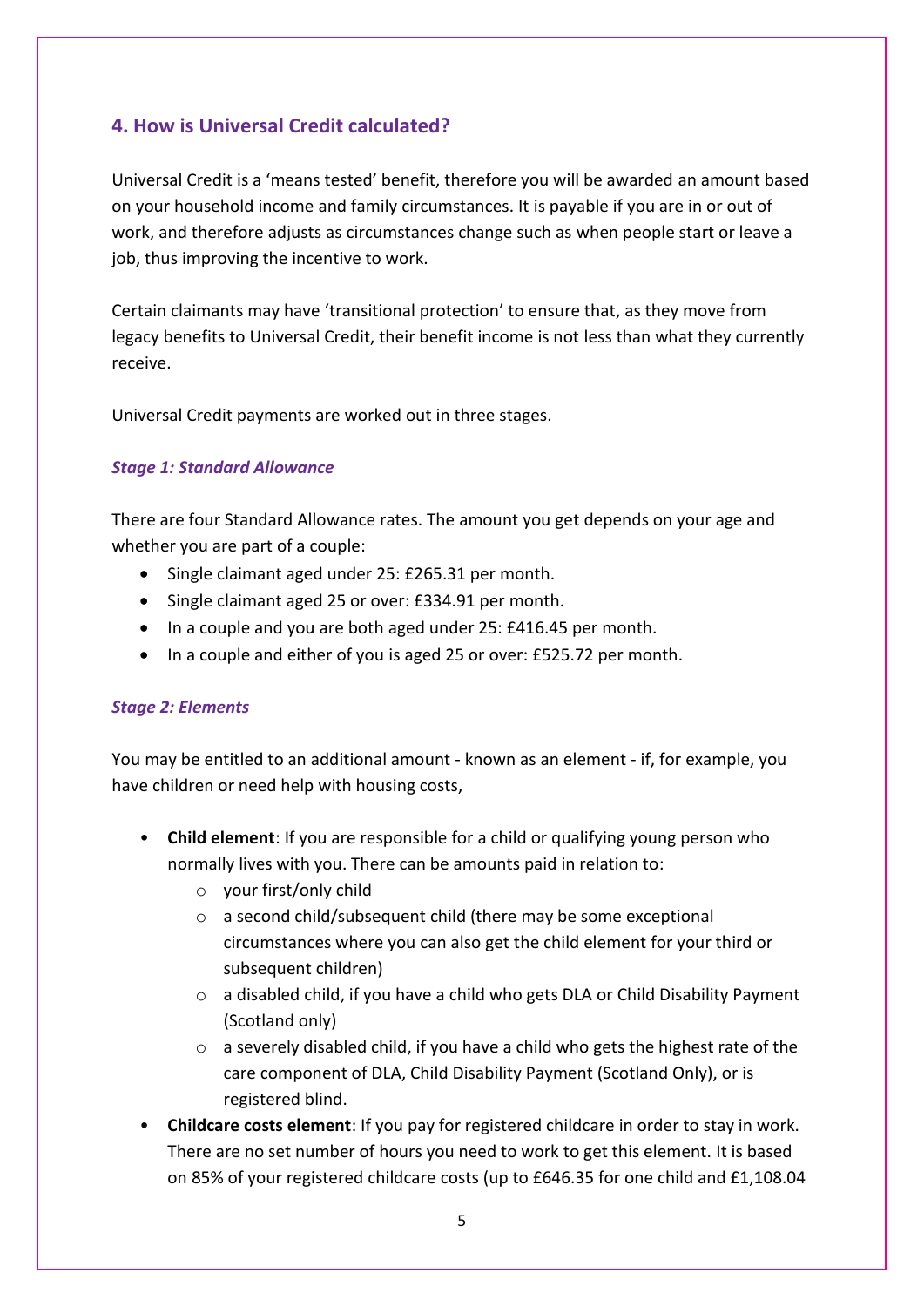for 2 or more children). You must pay for childcare up-front, provide receipts by the end of the following assessment, period and then wait to be reimbursed.

- **Capability for work elements**: You will get one of these if you satisfy the Work Capability Assessment (WCA). You can get either:
	- o Limited Capability for Work element (LCW)
	- o Limited Capability for Work Related Activity element (LCWRA).
- **Carer element**: You can get this if you are caring for a severely disabled person for at least 35 hours a week. You cannot receive this element together with a capability for work element, even if you are eligible for both. You do not have to claim Carer's Allowance to get this element.
- **Housing element**: You may get this if you pay rent. This element can also cover certain service charges related to both rented and owner-occupied properties.

#### *Stage 3: Assessing your income*

Your Universal Credit payment will depend on your other income such as any savings and capital and any other benefits you receive. In certain circumstances the Universal Credit payment may be reduced due to a 'Benefit Cap' being applied. Within Universal Credit there is a new approach to the way earnings are disregarded through the introduction of a Work Allowance and a single taper to withdraw support as earnings rise.

#### **Work Allowances**

You may be able to earn a certain amount before your earnings affect your Universal Credit. This is known as the 'Work Allowance'. Different amounts of earnings will be disregarded depending on your circumstances. This means that all your Universal Credit will not suddenly be removed if you start work and allows you to take temporary or seasonal jobs or have gaps between paydays as you move in and out of work without making a new claim.

#### **Taper**

For those in employment, once your disregarded earnings have been taken into account, Universal Credit will have a taper rate of 55%. This means that, as earnings rise, Universal Credit will decrease at a rate of 55p for each pound of net earnings. So for each £10.00 you earn, £5.50 will be taken off your Universal Credit.

#### **Income other than earnings**

If you have income other than earnings, such as other benefits, these will usually be taken into account in full so that your Universal Credit is reduced pound for pound. There will be some exceptions to this rule, for example, Disability Living Allowance, Child Disability Payment (Scotland only), Constant Attendance Allowance and Personal Independence Payment will be disregarded.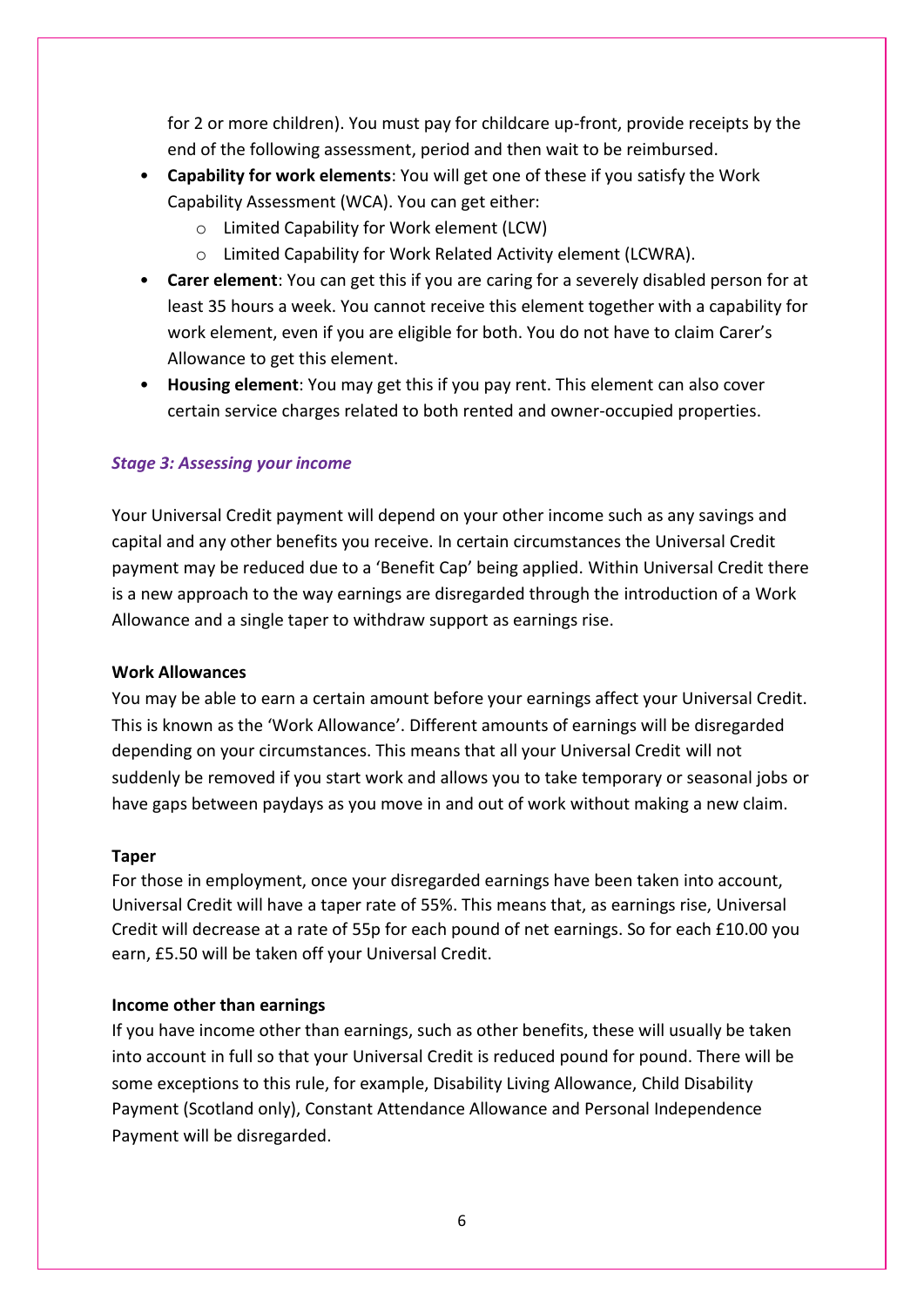## **Benefit cap**

Once your Universal Credit has been calculated, the amount you receive may be subject to the Benefit Cap in certain circumstances. Your total Universal Credit will be limited to £384.62 a week if you are a lone-parent or part of a couple with children, or £257.69 per week if you are single and you do not have children or your children do not live with you. There will be exceptions to the cap if anyone in the household qualifies for any of the following benefits:

- Carers Allowance
- Disability Living Allowance, Child Disability Payment (Scotland only), Personal Independence Payment or Attendance Allowance
- Armed Forces Independence Payment or Armed Forces Compensation Scheme
- New style Employment and Support Allowance Support Group
- Industrial Injuries Benefits
- War Widows or War Widowers pension
- War pensions.

In addition to these exceptions, households in Northern Ireland may be eligible for a Supplementary Payment equivalent to the reduction in benefit due to the cap. Where this is the case, the Department for Communities will identify those affected households who are eligible, payments can be made to a landlord or directly to the benefit claimant.

## **Universal Credit surplus earnings threshold**

The Government will maintain the higher surplus earnings threshold of £2,500 for Universal Credit claimants until April 2023, at which point the threshold will revert to £300. This means that if your monthly earnings are up to £2,500 over the amount where your Universal Credit payment stopped due to an increase in earnings, this amount will not be carried forward to the following month, and will not count towards future earnings. As a result, claimants can retain a greater amount of Universal Credit award.

## **Minimum Income Floor for self-employed Universal Credit claimants**

A temporary suspension of the Minimum Income Floor for self-employed Universal Credit claimants ceased at the end of July 2021. This has been gradually reintroduced from August 2021, but work coaches have been given discretion to not apply it on an individual basis where they assess that claimants' earnings are still being affected by Covid-19 restrictions.

This will be of benefit to self-employed Universal Credit claimants, as it means there is no assumption that the claimant is earning at least the equivalent of the minimum wage when their Universal Credit claim is calculated. Instead, those earning less than that level are assessed on actual income.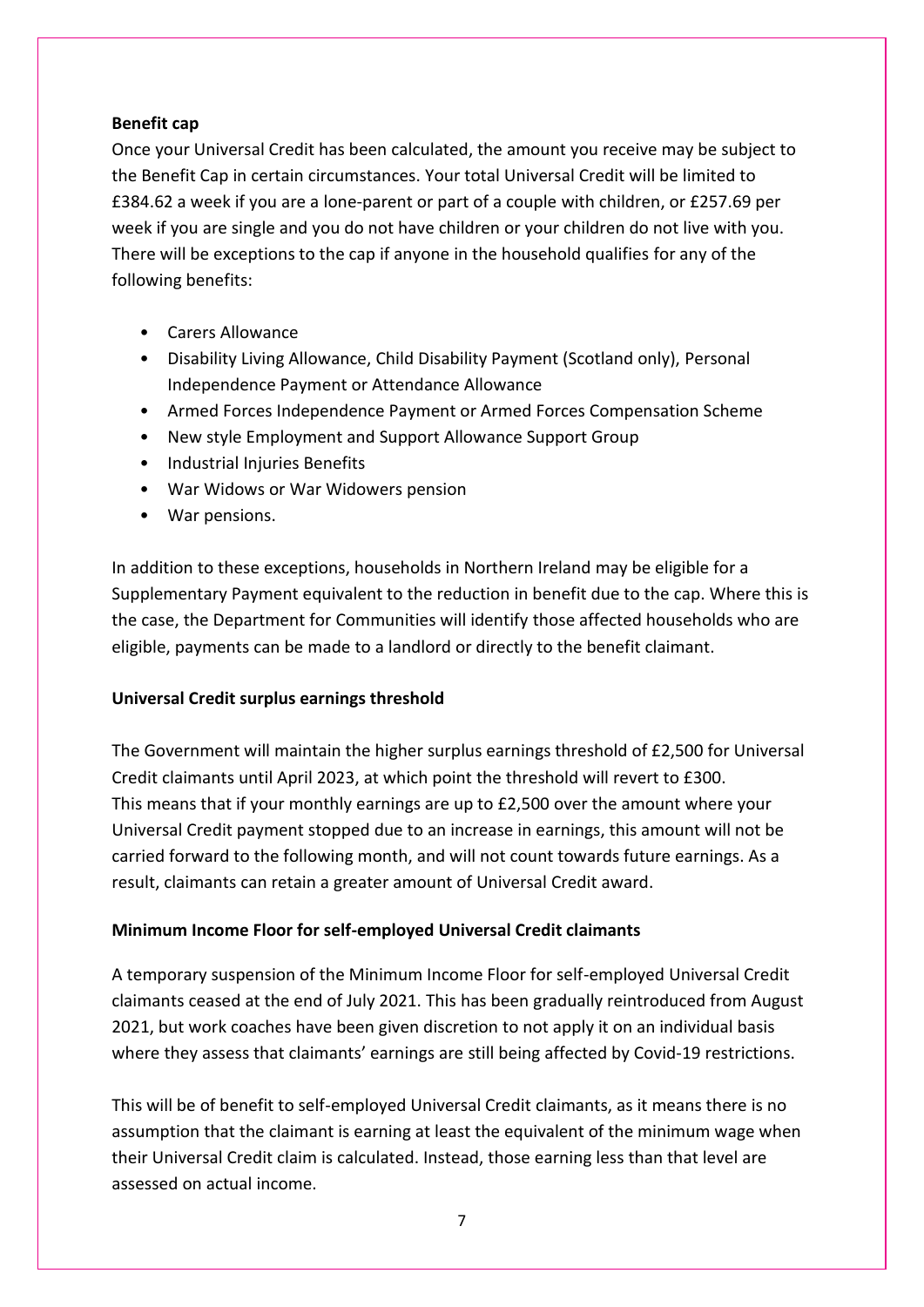## **Universal Credit: debt deductions cap and advance repayments**

The period over which Universal Credit advances (essentially loans) are recovered is now 24 months, while the maximum rate at which deductions can be made from a Universal Credit award is 25% of the standard allowance.

# **5. How do I apply?**

The Government intends that all claims for Universal Credit will be made online at the following link<https://www.gov.uk/apply-universal-credit>

If you require support to complete an online application you can request this and you will be invited in to your local Jobs & Benefits Office or Jobcentre to receive assistance with your application.

If you don't have internet access you may be able to use a computer at your local Jobs and Benefits Office or Jobcentre. In exceptional circumstances you may be able to submit a claim by phone.

Once you have submitted your application you will be invited to a face to face interview. At this interview you must agree your claimant commitment, setting out what you have to do in order to continue to receive Universal Credit.

# **6. How is it paid?**

In Northern Ireland Universal Credit is paid twice a month to a household, however you can request a monthly payment. In the rest of the UK payments are made monthly.

A household could be a single person, a couple or a family. If you are part of a couple you may request a split payment. If you make a successful claim for Universal Credit it may take between **five and six weeks before you receive your first payment**.

If, as a result, you suffer hardship you can request a Universal Credit Advance payment and personal budgeting support. The advance payment is a loan - you'll have to pay it back, but you won't need to pay any interest.

Alternatively, if you live in Northern Ireland you may be able to access support through the **Adviser Discretion Fund**. This is available up to a maximum of £1,500 in a 12 month period, to remove a barrier to employment and move claimants closer to the labour market, or to enable them to take up the offer of employment. Upfront registered childcare costs do fall under this description and, from October 2021, upfront registered childcare costs paid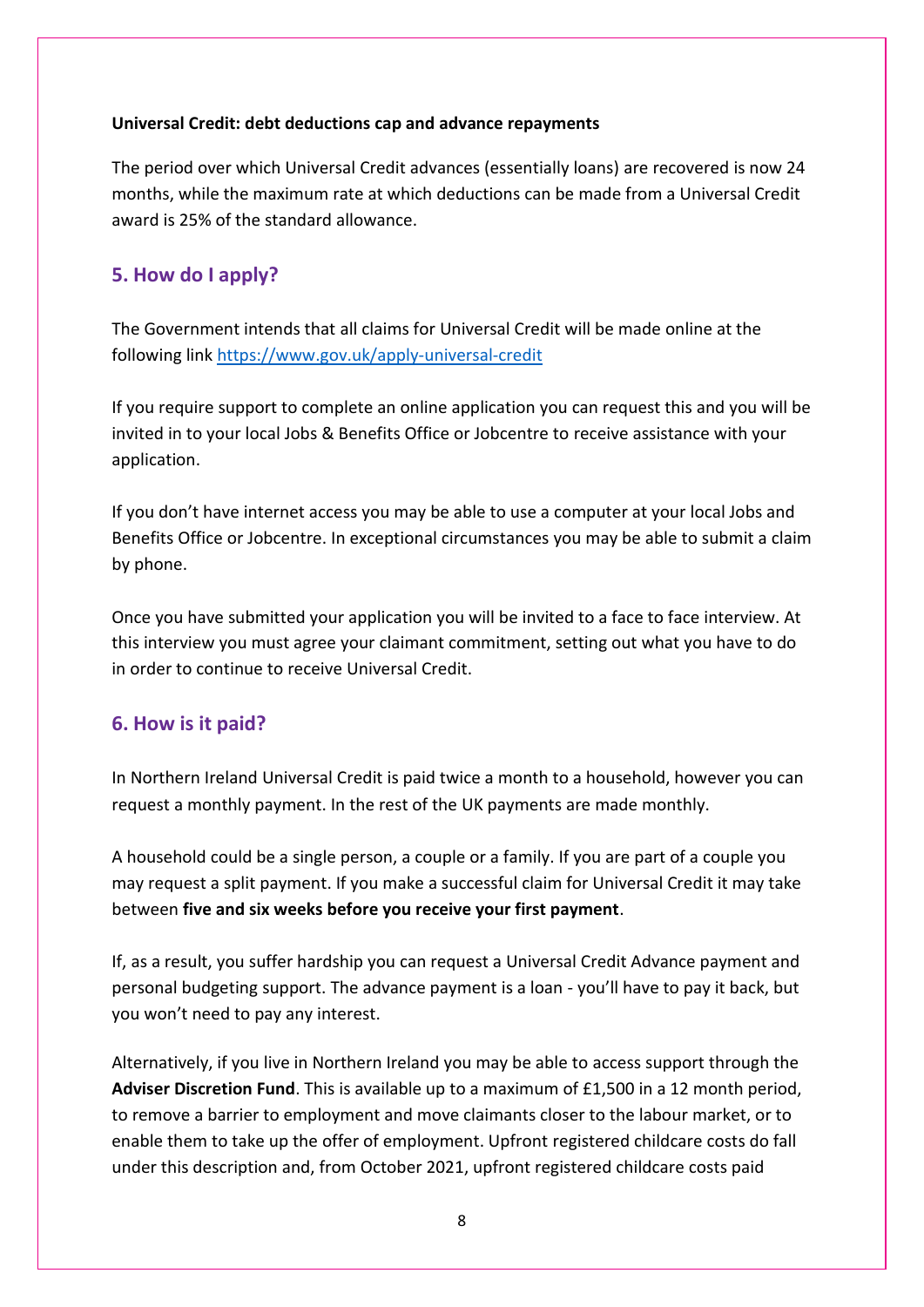through the fund can also be reported to Universal Credit as if you had paid the costs yourself. This means they will be included in the childcare element for that assessment period. This fund is not an automatic entitlement and the use of it is at the discretion of the work coach in the Jobs and Benefits Office to address an evident barrier to work.

In the rest of the UK, you may be eligible for support through the **Flexible Support Fund** which is offered by local Jobcentres at the discretion of Jobcentre Plus advisors. This could be used for help with travel expenses, training courses or clothes for an interview.

Neither the Adviser Discretion Fund nor the Flexible Support Fund has to be repaid.

# **7. Advance payments**

You can ask for an advance payment by:

- asking your work coach at your first Universal Credit interview
- applying through your online account
- calling the Universal Credit helpline.

#### **Universal Credit helpline Northern Ireland**

Telephone: 0800 012 1331 Textphone: 0800 012 1441

Or if in Great Britain: Telephone: 0800 328 5644 Textphone: 0800 328 1344 Telephone (Welsh language): 0800 012 1888

Repayments will automatically be taken from your Universal Credit until you've paid the advance back. You can spend up to 24 months paying an advance back.

# **8. Discretionary support and Contingency Fund**

Additional financial support may be available if you are in a financial crisis:

• **Discretionary Support** is available in either the form of a loan or a grant. You normally have to pay back the amount you were given within a year and you don't have to pay interest on the loan. If you are applying for Discretionary Support ask an advisor if you are entitled to a grant, this will depend on individual circumstances.

To help support people during the COVID-19 crisis, the Department for Communities has put in place a non-repayable grant to assist those people who have been diagnosed, or where